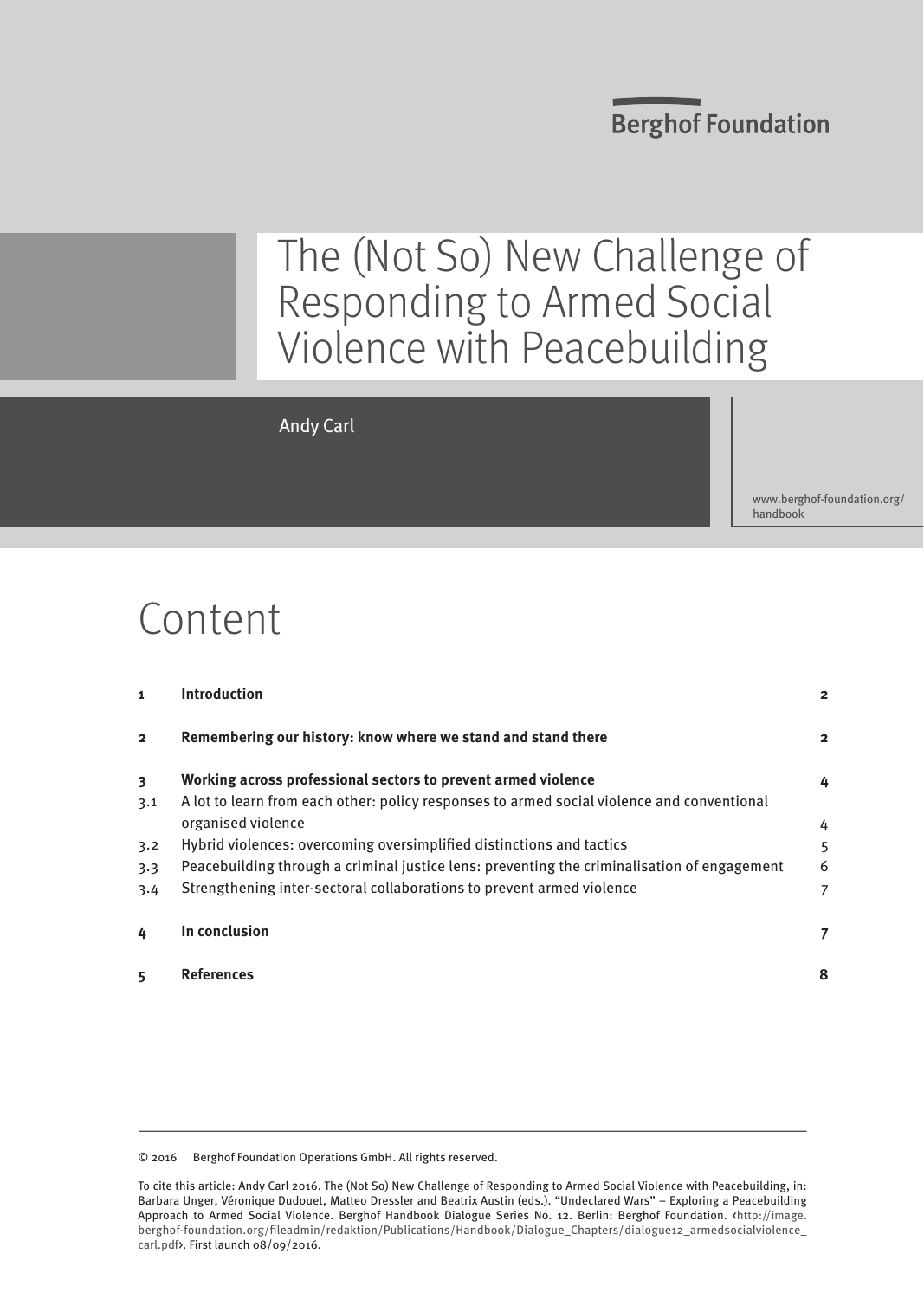## <span id="page-1-0"></span>1 Introduction

Reading the excellent article by Bernardo Arévalo de León and Ana Glenda Tager on armed social violence felt like a long walk in the mountains: challenging, invigorating – and definitely worth the effort. The three strands entwined in their rigorous discourse assert that armed social violence (including criminal and inter-communal violence) is a phenomenon distinct from conventional armed violence and different again from individual and terrorist violence – although they choose not to say much about these latter spheres. The second strand in their argument is that our developing field of peacebuilding has relevant experiences to offer to complement traditional criminal justice responses. Then they move to a call for a different strategic, systemic and operational response, one that fundamentally engages with the complex natures of social and conventional armed conflicts.

As an old timer with over twenty years of experience in the relatively new professional field of peacebuilding, I commend the authors for helping to bring to our sector more considered attention of such innovative practice. I agree with their main arguments; however, I question the premise of the relative "newness" of such engagement for the field. Both endogenous and international organisations focusing on preventing, ending and resolving violent conflicts have always been faced with complexities. The multiple and overlapping domains of violent conflict have long posed response and mandate challenges. How to better meet these challenges is indeed the prime operational task ahead.

In the next section of this response paper, I look back and test the assumption that the field did not engage with (or even actively avoided) these other overlapping spheres of violence, including the intercommunal and criminal. Then, in Section 3, I look forward and explore the outstanding challenges of working across our sectoral and professional boundaries. This involves, firstly, bridging security and peacebuilding actions as well as aligning international and domestic approaches into more coherent and deliberate responses to conflict. I will touch on just how overlapping the various types of armed violence – and the responses to them – are, cautioning against oversimplified distinctions and tactics. I will explore, thirdly, how we need to counter the inadvertent criminalisation of engaging with both criminal and conventional armed groups to prevent violence. I conclude with some reflections on how we can rise to the challenge of more inter-sectoral collaboration, learning and exchange in practice.

# 2 Remembering our history: know where we stand and stand there

Arévalo de León and Tager are quite right in saying that the peacebuilding community has historically sought to focus on responding to organised armed conflicts, paying particular attention to political violence and civil wars. In seeking to maintain that clarity of mission and mandate, sustained internal debates have taken place within every peacebuilding organisation about what should, and should not, fall within our remits – as Daniel Berrigan (1970) famously said: "Know where we stand and stand there." But it is not entirely correct to say that "it is only recently that the peacebuilding community has started engaging with issues of armed social violence such as organised crime or urban violence" (Arévalo de León/Tager 2016, 17).

**<sup>1</sup>** This was reportedly all of Daniel Berrigan's commencement speech at Xavier High School, New York City. See "Pax Christi pays tribute to Berrigan in NY", National Catholic Reporter, 20 February 2012 [\(https://www.ncronline.org/news/people/pax-christi](https://www.ncronline.org/news/people/pax-christi-pays-tribute-berrigan-ny)[pays-tribute-berrigan-ny](https://www.ncronline.org/news/people/pax-christi-pays-tribute-berrigan-ny)).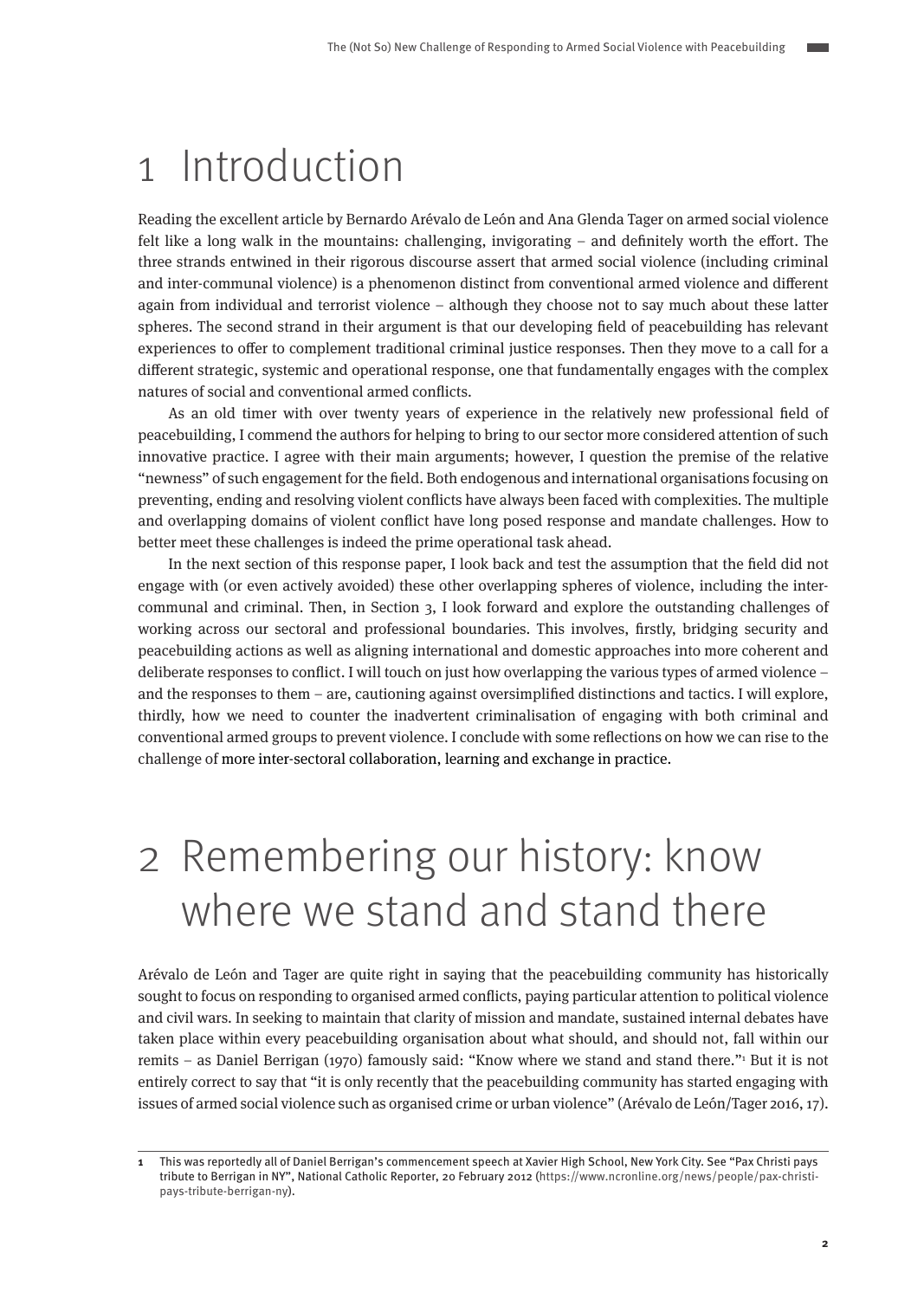Here are some counter-examples: I began my work in this sector with International Alert (IA) in its first year in 1989. A focus on ending and preventing armed inter-communal violence was right at the heart of the organisation's new mandate. Its conceptual roots lay in defending human rights and preventing mass violence and genocide. "Ethnic violence" was the language we used, and we pursued programmes where the distinctions between armed conventional and social violence were blurred. Civilians were not bystanders but targets of organised violence. It was a very creative time for a growing international NGO in an emerging field.

One of our first pilot projects was working in Europe on the growing problem of racist armed violence (knives were the weapons of choice). We worked with anti-racist, black and migrant groups, promoting coordination of efforts within the EU, and encouraging international learning and exchange with other contexts, including South Africa and Sri Lanka, which were also responding to their own inter-group violence. The idea was that this comparative learning from the Global South would inform and inspire policy-makers and activists seeking to prevent the rise of this kind of organised violence. The project supported the launch of a new European Black and Ethnic Minority Consultative Forum (Smith 1992).

We also worked in contexts such as Sierra Leone where the typologies of criminal, liberation and military violence were all eroded and where the Revolutionary United Front (RUF) and the governmentsponsored "sobels" (combatants who were paid soldiers by day and "rebels" after hours) were looting, abducting, raping and illegally mining – all examples of the multiple dimensions of their violence. Ten years later, the West Africa team at International Alert was engaged in negotiating the release of British hostages captured by the RUF in Sierra Leone. While successful, it was to prove a highly controversial intervention, with allegations that it was pursued in competition with the International Committee of the Red Cross (ICRC) and may have unnecessarily prolonged the hostages' detention (Sørbo 1997, 58-59). But it was the relations developed in preparing the Lomé Agreement peace talks that enabled this role to be played (and vice versa). As these examples demonstrate, back then the armed social and the armed conventional conflict spheres were already as entwined as were IA's peacebuilding responses.

When we were first setting up Conciliation Resources in 1994, our Chairman made a strong case that the role of hostage negotiators fell outside the competencies of a conflict resolution organisation and that we should leave calls for support in other contexts involving hostages to other professionals. While he was certainly correct about the skills of our team, there was no clear separation of competencies and in fact some of the world's most successful mediators learned their trade in training for hostage negotiations. Organisational mandates in our field have always been developing, and some have morphed significantly over time, but there is still a dominant organisational discourse that "we don't do crime", and "we can't touch terrorism". As Arévalo de León and Tager show, such borders are being breached (from both sides), and perhaps there were never such clear boundaries in the first place.

So I would claim that it is not correct that peacebuilding organisations working internationally have such "fixed operational frameworks" in their focus on armed conflict as to actively exclude responding to armed social violence (Arévalo de León/Tager 2016, 21). One recent example of the diversity of peacebuilding practice from Conciliation Resources is their work with the Centre for Peace Advancement in Nigeria (CEPAN) in the central Nigerian city of Jos with young gang members on drug abuse, militancy and inter-religious tensions through the Youth Platforms for Peace project (see Box 1).

#### **Box 1: CEPAN's work on preventing youth violence in Plateau State, Nigeria**

The city of Jos in the central belt of Nigeria has been the site of deep sectarian tensions, both Christian-Muslim and Berom-Fulani. These have been exacerbated by problems with youth gang violence, drug abuse, high levels of unemployment and radicalism. Since 2001, as many as 7,000 people have been killed.

CEPAN, with support from Conciliation Resources, has been running a community-based initiative called Youth Platforms for Peace since 2012. This initiative works with youth leaders, including gang and ex-gang members in "flashpoint communities" at particular risk of violence. CEPAN supports them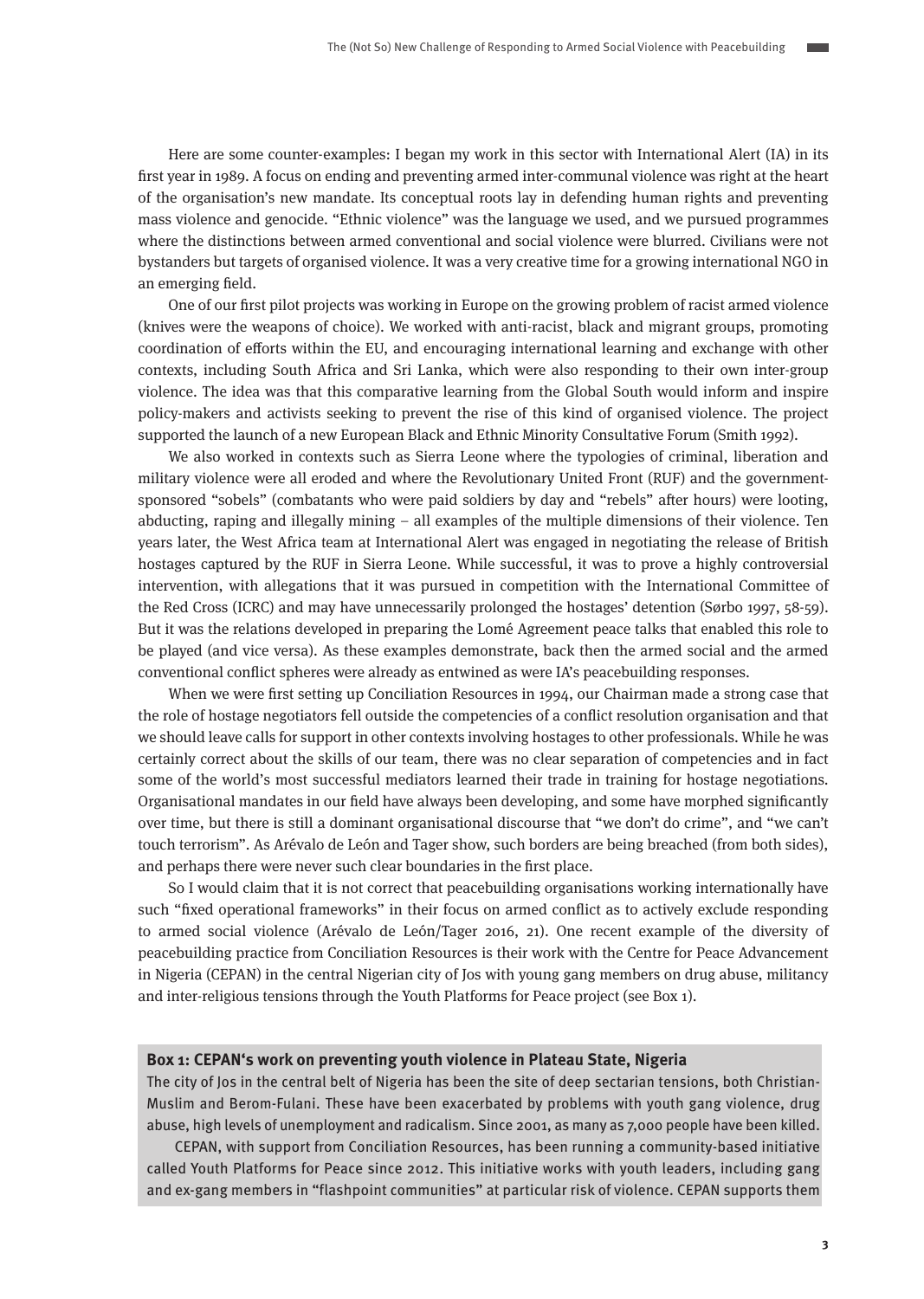<span id="page-3-0"></span>in developing their dialogue and advocacy skills, in order to enable them to raise their concerns with local officials, the police and army.

> **For more information see Conciliation Resources 2015, 11 and**  <https://www.insightonconflict.org/conflicts/nigeria/peacebuilding-organisations/cepan/>.

The Centre for Conflict Resolution (CCR) in Cape Town is the NGO which, perhaps, did the most to define our peacebuilding sector and lead the way with an exceptional balance of politics, practice and research. When I had the privilege of first seeing its work in the late 1980s, South Africa was enmeshed in multiple forms of violence, and apartheid looked to be here to stay. Even then, CCR was comfortably and quite naturally working on these different types of violence "inter-sectorally" – including the "taxi wars" between armed local taxi associations and minibus drivers plaguing township communities. These were a clear and organised form of armed social violence which was, at that time, influenced by the interparty political (and ethnic) conflict. CCR brought its dialogic skills to working with local stakeholders, successfully helping to de-escalate tensions and prevent violence. The organisation is also well-known and ground-breaking for its work in the prison system. Its innovative work for penal reform continues to this day and is a remarkable example of bringing experiences from conflict resolution, including work on dialogue and restorative justice, into the criminal justice system (Baily/Ekiyor 2006).

Arévalo de León and Tager themselves have documented Interpeace's sustained and ground-breaking work on gang and youth violence in Latin America, and more recently the organisation has been working on a new framework for understanding and supporting resilience within communities surviving armed violence. I think, in the end, there is a strong body of evidence that this domain is not so new for the peacebuilding sector, although the authors make a powerful case that state security and criminal justice actors have yet to take into account what our sector can offer those working on armed social violence.

# 3 Working across professional sectors to prevent armed violence

While there is a longer track record of peacebuilding engagement on armed social violence than the lead authors may argue, I fully support their operational proposition that there needs to be more work across sectors and beyond professional silos. A closer look at these issues reveals areas of opportunity, gaps and pitfalls which we would do well to keep in mind.

## **3.1 A lot to learn from each other: policy responses to armed social violence and conventional organised violence**

Internationally, and contrary to Arévalo de León and Tager's assertion (Arévalo de León/Tager 2016, 2), armed social violence has not been largely ignored by policy makers. Quite the contrary: organised criminals have received a far greater share of collective attention from intelligence, ministries of defence and criminal justice systems than has the older generation of self-determination and liberation groups and their unresolved and ongoing conventional conflicts. This is not to say that these sectors have not also had significant contact with armed groups in conventional conflicts. (In my experience, it is not diplomats or unofficial mediators but defence attachés, intelligence officials and representatives of the criminal justice system who lead in most national and international-level engagements with armed non-state actors.) So there is a long history of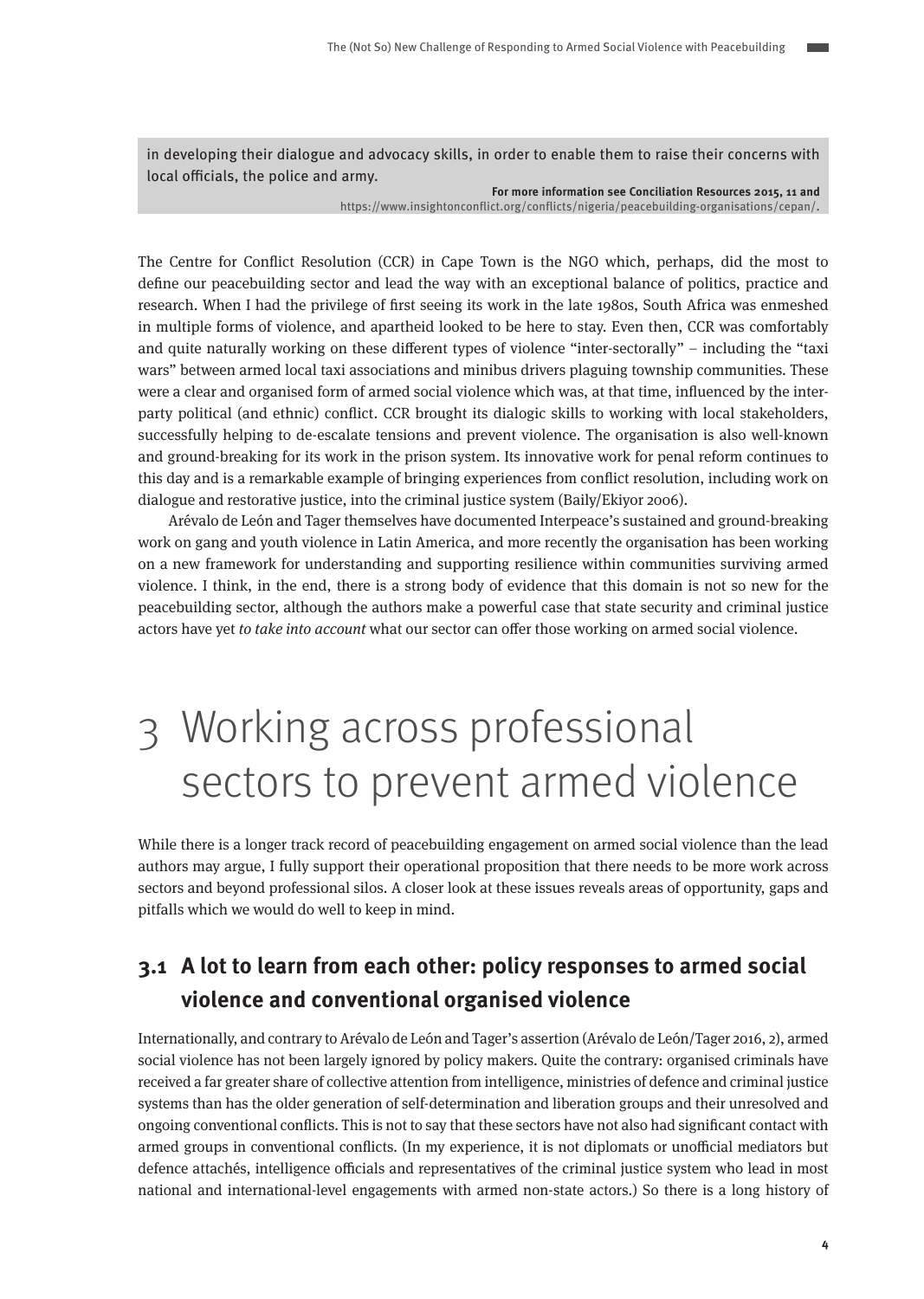<span id="page-4-0"></span>state policy-makers addressing both social and conventional armed violence. What is still underdeveloped is exchange and learning on effective and innovative methods and models between defence, intelligence and the NGO peacebuilding communities. For many, there is an active choice not to engage across these institutional divides, although this is palpably changing with the current iteration of the "global war on Islamic extremism". The new willingness of peacebuilding NGOS to cooperate with governments in their policies and programmes aimed at "countering violent extremism" is changing the field.

We are also seeing signs of peacebuilding practice informing some domestic criminal justice policies. In the UK, the Home Office has been supporting some ground-breaking responses to preventing re-offending (UK Ministry of Justice 2014). Work such as the Circles of Support and Accountability with sex offenders (see Box 2) is squarely taking place in the context of responding to social violence, but is also informed by best restorative justice practice from the peacebuilding field.

#### **Box 2: A restorative approach to reintegrating sex offenders**

Circles of Support and Accountability is a voluntary and community-based initiative which works with sex offenders to support reintegration and thus prevent reoffending.

"Circles" in the UK was set up in 2002 by the Religious Society of Friends (Quakers), a group wellknown for its commitment to nonviolence and involvement in peacebuilding internationally. Circles consists of a group of local volunteers and one "high-risk" sex offender, recently released from custody. The volunteers regularly meet with the offender and offer practical support, reducing the risk of social isolation. They also keep an eye on the offender's activities to ensure the local community is safe and that the offender follows through on participation in treatment programmes.

The Circles model is conceptually informed by restorative justice theory of change as there is a focus on the offenders' remorse and reconciliation with the local community. The process takes around eighteen months and ends when it is jointly decided whether the offender has developed the skills and social patterns that allow them to live in the community safely.

**For more information see McCartan/Kemshall 2014.**

Nevertheless, international peacebuilding practice and research are still worlds apart from national policy responses to preventing violent behaviour in the UK, although they have a great deal to learn from each other, especially when it comes to working with hard-to-reach and high-risk individuals and addressing the personal and external push and pull factors that draw individuals into armed violence and shape their pathways out of it.

### **3.2 Hybrid violences: overcoming oversimplified distinctions and tactics**

The lead authors make a strong case that armed social violence is distinct from "conventional" armed conflict and that both are distinct from other forms of violence, including domestic abuse, sex offending, trafficking and terrorism – and that understanding these distinctions matters and is even essential for designing prevention and peacebuilding responses. While they challenge us to consider the spectrum of differences, the authors acknowledge that the violence that is experienced in the modern world may well have multiple or "hybrid" characteristics.

However, in their efforts to set apart armed social violence from conventional armed conflicts, they draw perhaps too disaggregated distinctions. Is it accurate to describe the phenomenon of armed social violence as (always?) "non-conflict-related" (Arévalo de León/Tager 2016, 5)? Of course it is a phenomenon that occurs in contexts that cannot be described as "in conflict", but it also takes root in many conflict and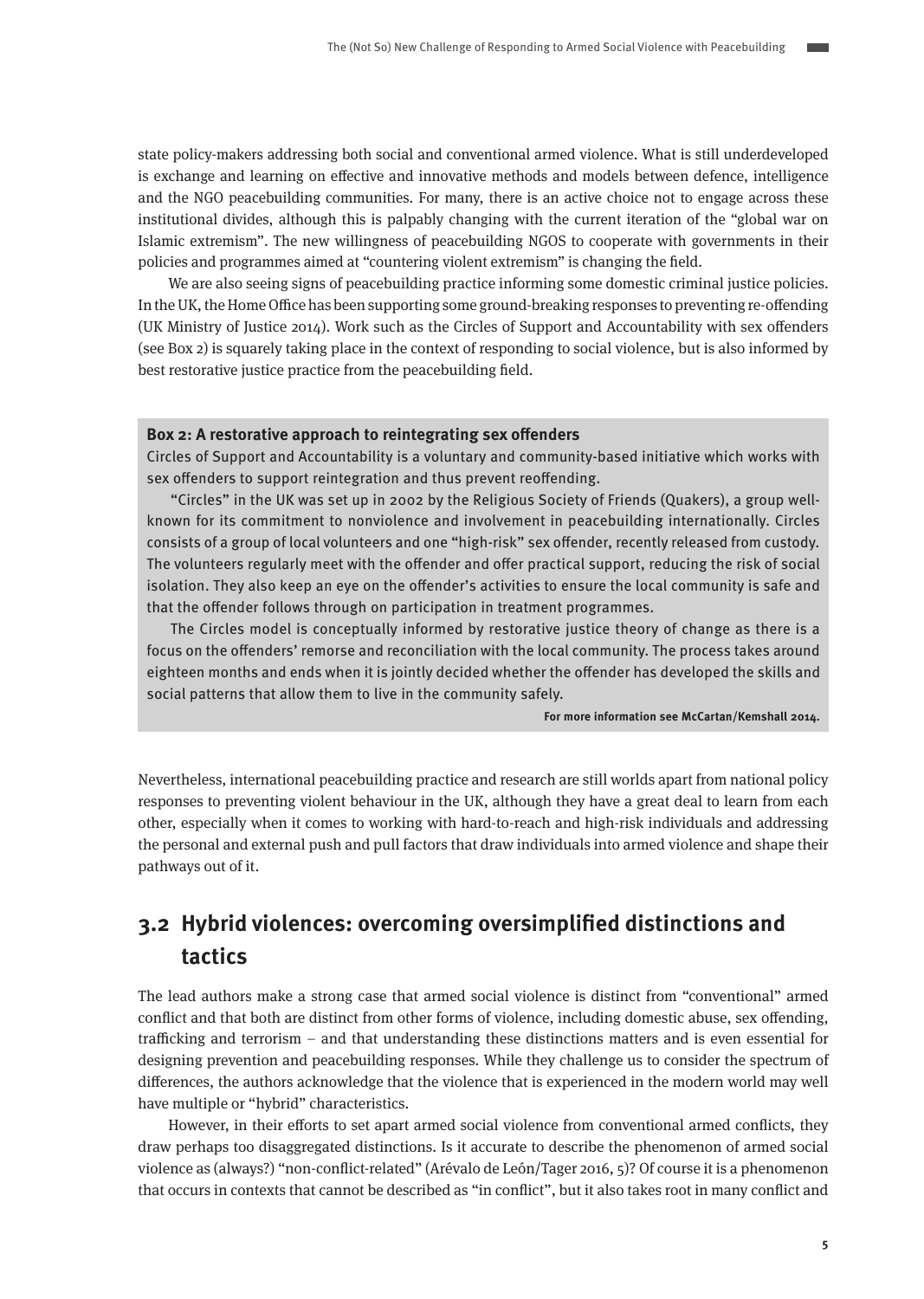<span id="page-5-0"></span>post-war contexts. These contexts often include former combatants on a detour from the transitionary path back to a civilian life. Their links to organised armed conflict remain relevant factors in responding to these challenges.

The authors make it clear that "all instances of armed social violence are both political and systemic" (Arévalo de León/Tager 2016, 12). But if armed social violence is organised violence without an explicit political goal, often occurring in contexts without an ongoing war, this raises the question of whether it is significantly distinct from other forms of organised violence that has no clear political agenda or little connection with the original political roots that gave rise to the violence in the first place. I am thinking here of armed conflicts with groups like the Lord's Resistance Army or perhaps Al-Qaeda. Such groups test the adequacy and imagination of the core tools and approaches of diplomacy and peacebuilding, and their behaviours belie a clear distinction between political and social or even private spheres.

The authors point out that, while conceptualisation is important, taxonomic classifications (as seen in the UN 2000 Palermo Convention), do not, in themselves, work as an effective "grand theory" (leaving aside the question of whether any grand theory would work). Given the specificity and complexity of each context, policy-makers need to remain politically engaged, adaptable and attentive to frameworks for enquiry and responses rather than looking for toolboxes and checklists promising false solutions.

## **3.3 Peacebuilding through a criminal justice lens: preventing the criminalisation of engagement**

The authors also write that "it has always been a fundamental tenet of peacebuilding practice to engage with spoilers, but inclusive and participatory instruments developed to this end were designed for contexts in which … open violence had ceased" (Arévalo de León/Tager 2016, 20). In my experience, many practitioners operate in contexts where violence is very much ongoing, though no organisation in the current global legal framework would be quick to admit that it is currently engaging with proscribed terrorists.

While dialogic engagements may be central to peacebuilding, in themselves they are not sufficient to end violence. In most contexts they are also fraught with risks. There is rarely a "safe" middle ground. State counter-terrorism policies have constrained peacebuilding to the point of criminalising contact and expressions of understanding. For the peacebuilding community, it is no longer enough to try to operate with discretion and navigate the legal pitfalls and the criminal consequences. It now has to engage directly with policy-makers in the criminal justice system to ensure that peacebuilding contacts with conventional and unconventional armed groups are not further criminalised. We have had some successes with these kinds of inter-sectoral dialogues in changing policy in the UK (see Box 3).

#### **Box 3: Clarifying unconstructive legal ambiguities through inter-sectoral dialogue**

Here in the UK, NGOs from the humanitarian, development and peacebuilding fields engaged in a sustained dialogue with the UK Home Office and their legal advisers. This resulted in the formalisation of the exchange and led to an important clarification of the intention of major counter-terrorism legislation as it relates to these sectors' engagement with proscribed armed groups. For the peacebuilding sector, a significant clarification is that talking to such groups about negotiations and peacebuilding is not an illegal activity.

#### **For more information see UK Home Office 2015.**

This direct, policy-influencing engagement with governments is an important and new complementary domain for peacebuilding organisations. However, it needs to be acknowledged that many in our community of practice work uneasily alongside those seeking to resolve conflict through hard military and securitised tactics.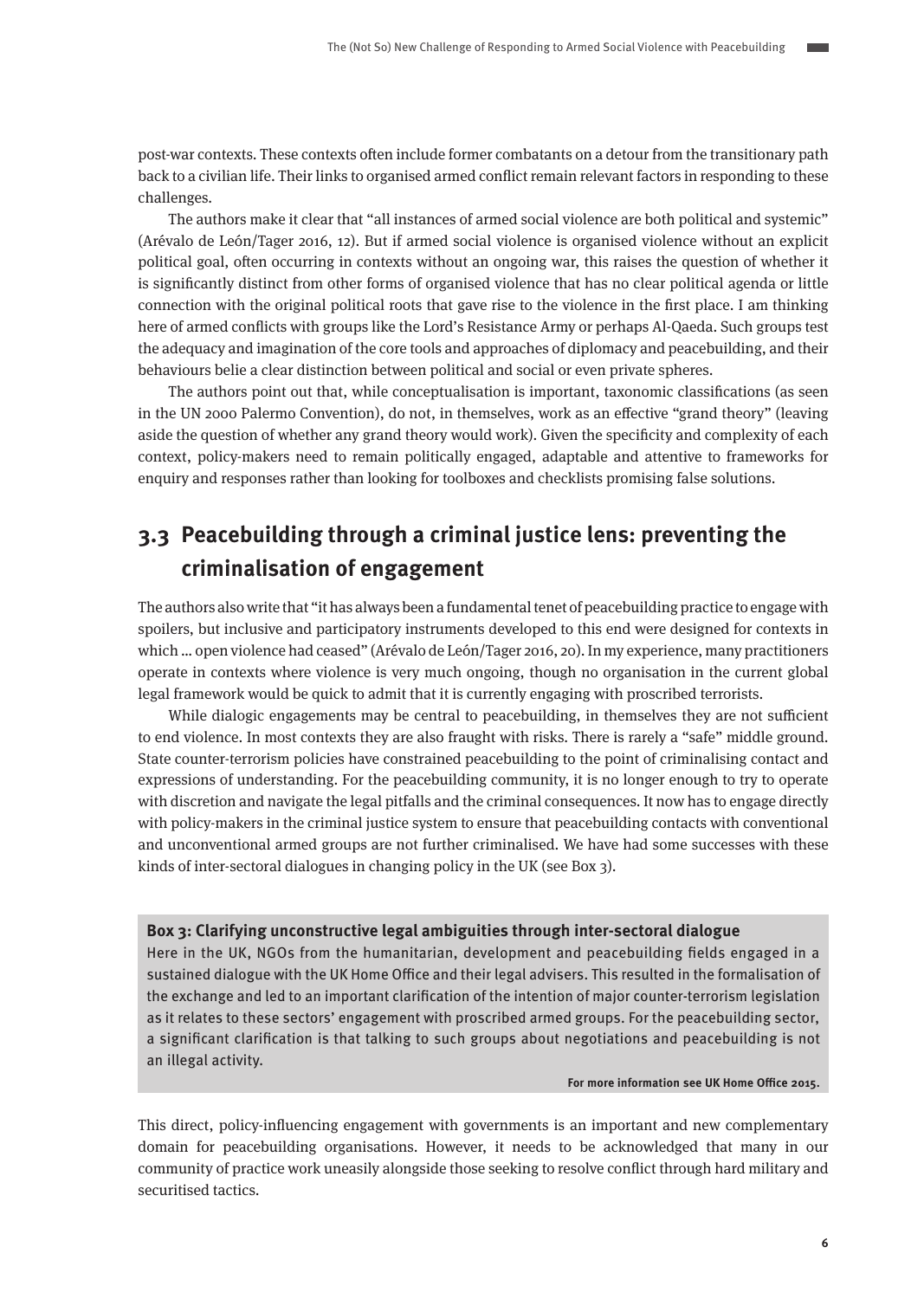### <span id="page-6-0"></span>**3.4 Strengthening inter-sectoral collaborations to prevent armed violence**

The complex nature of conventional and social armed conflicts demands a deeper understanding and a response to the authors' call for more "inter-sectoral collaboration" and a "whole of society" approach. This transition will be uncomfortable and challenging and will not happen without real leadership that sees the benefits of working in this way and manages the new risks and consequences.

Not only are we as a field uncomfortable being seen as an extension of state-sponsored security responses to armed conflict, but many are also uncomfortable being seen as development actors, which are understood as not challenging the conflict's status quo (see, for example, Arévalo de León/Tager 2016, 16).

Also, and importantly, international diplomats, development and aid practitioners and peacebuilders need to get more comfortable with endogenous, or local, peacebuilders and vice versa. We need to gain new insights on the old questions of appropriate approaches for international partnerships. We need to give more consideration to power and comparative advantages. The authors state that "external actors cannot be, in essence, builders, but they can be enablers" (Arévalo de León/Tager 2016, 18). While the principle of local "ownership" is hugely important, the divisions of responsibility in successful collaborative relationships are not so black-and-white, and are more internationalised and more complicated. In my experience, when international partnerships deepen, even the most disciplined externals play primary, influential and complementary roles, inseparably entwined with endogenous or local ones. The well-documented role of the Berghof Foundation in Sri Lanka is a good example (Berghof Foundation for Conflict Studies 2008; Ropers 2011).

While we have yet to build a body of evidence on what ultimately works in influencing systemic and social conflict effectively (Cramer 2016), our collective task is to attempt to overcome those things that divide us.

# 4 In conclusion

In their recommendations, Arévalo de León and Tager point the way for our future. I would like to add to their excellent paper with these further recommendations:

- $\equiv$  Policy-makers and practitioners need to find innovative and effective responses to armed conflict not through our expertise alone, and not through a single "grand strategy", but through a commitment to embracing the diversity of stakeholders and engaging in challenging collaborations.
- $\equiv$  For those working on organised crime and armed social violence, on domestic and sexual violence, and on inter- and intra-state conflicts, it is important to be mindful that we are all at the foothills of exchange and learning, and we will all be more effective as a result of learning from one another, particularly in clearing the pathways for those wishing to move out of violence and away from re-offending. International organisations may find that there are ample opportunities for this learning in their "home" countries too.

Finally, if we are going to find ways of pursuing a truly "whole of society" approach, we will need to better understand what it is that gets in the way of productive complementarities and continue to address them in new ways of working. Now that we are a more developed field, we need to remember our histories, and find collaborative, comprehensive and cumulative ways to prevent, end and transform armed conflicts (both conventional and social).

To put this into practice will require a new global consensus within ministries, departments and international organisations that are finding new and better ways to ensure effective complementarities so that our separate actions have real added and cumulative impacts on preventing violent behaviour.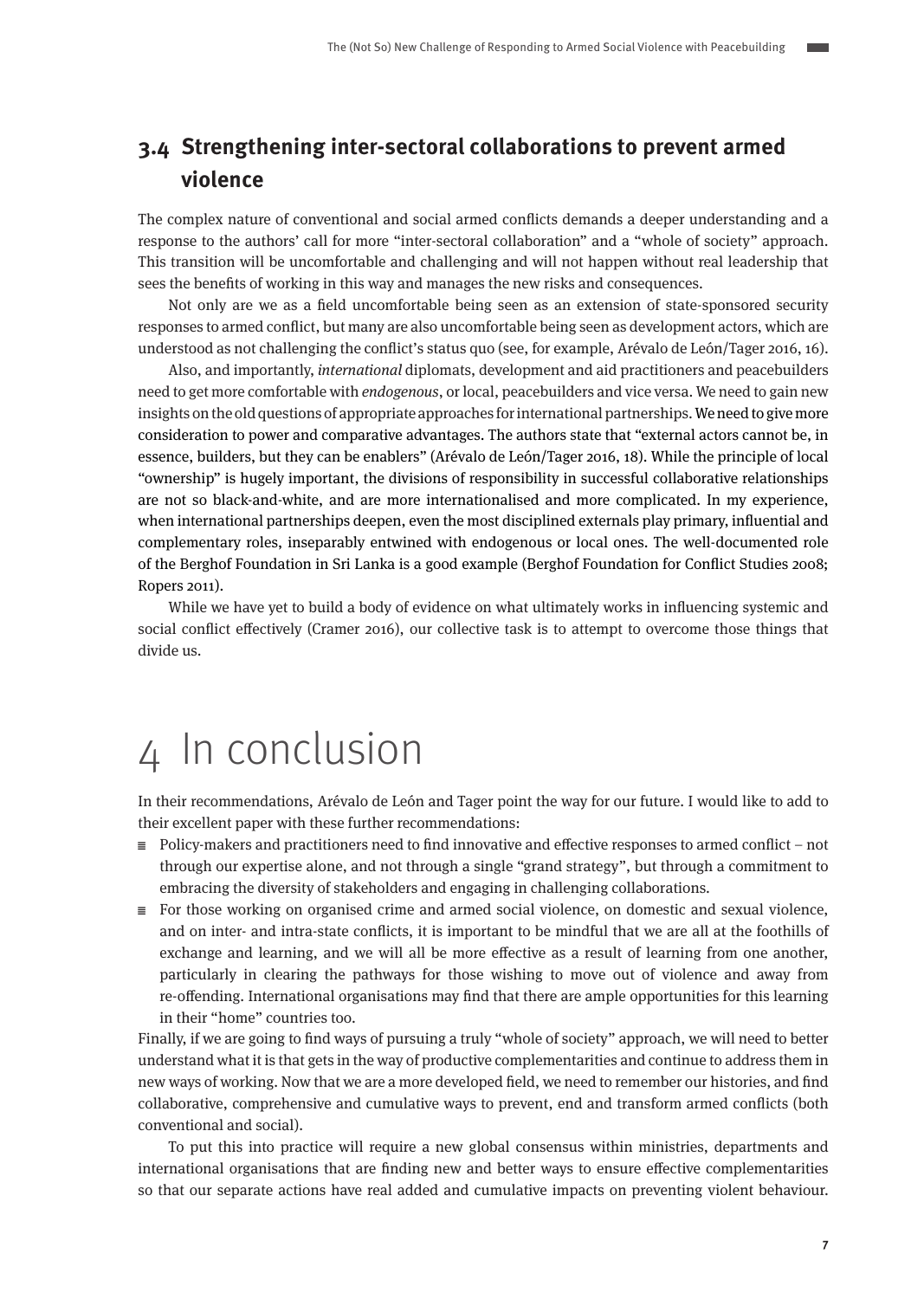<span id="page-7-0"></span>This needs to be seen as a strategic priority for all organisations engaged in ending and preventing armed violence, social and conventional. Local groups will need to continue to wrestle with these challenges and encourage collaboration where they can. I believe the donors have a special role to embrace this strategic challenge and to pay attention to the unintended consequences of their market-based approaches, which tend to enable competition rather than collaborative learning. Donors should pay particular attention to how they can better support and enable coherent collective responses. International peacebuilding NGOs need to find ways to lead by example in close collaboration with their donors and governmental, multilateral and local partners working in "whole of society" networks.

While this represents a new level of ambition and way of working, the good news is that we will all be more effective if we can find ways to learn from one another. Discovering how to find these synergies and collective impacts to prevent and end organised violence is the next great global challenge of our time.

# 5 References

- **Arévalo de León, Bernardo & Ana Glenda** 
	- **Tager** 2016. Armed Social Violence and Peacebuilding: Towards an Operational Approach, in: Barbara Unger, Véronique Dudouet, Matteo Dressler & Beatrix Austin (eds.). "Undeclared Wars" – Exploring a Peacebuilding Approach to Armed Social Violence. Berghof Handbook Dialogue Series No. 12. Berlin: Berghof Foundation. Available at [http://www.berghof-foundation.](http://www.berghof-foundation.org/fileadmin/redaktion/Publications/Handbook/Dialogue_Chapters/dialogue12_ArevalodeLeonTager_lead.pdf) [org/fileadmin/redaktion/Publications/](http://www.berghof-foundation.org/fileadmin/redaktion/Publications/Handbook/Dialogue_Chapters/dialogue12_ArevalodeLeonTager_lead.pdf) [Handbook/Dialogue\\_Chapters/dialogue12\\_](http://www.berghof-foundation.org/fileadmin/redaktion/Publications/Handbook/Dialogue_Chapters/dialogue12_ArevalodeLeonTager_lead.pdf) [ArevalodeLeonTager\\_lead.pdf.](http://www.berghof-foundation.org/fileadmin/redaktion/Publications/Handbook/Dialogue_Chapters/dialogue12_ArevalodeLeonTager_lead.pdf)
- **Baily, Razaan & Thelma Ekiyor** 2006. Promoting Restorative Justice in South Africa's Correctional Services. Prisons Transformation Project. Cape Town: Centre for Conflict Resolution. Available at [www.ccr.org.za/](http://www.ccr.org.za/images/stories/RJ_Report_Final.pdf) [images/stories/RJ\\_Report\\_Final.pdf.](http://www.ccr.org.za/images/stories/RJ_Report_Final.pdf)
- **Berghof Foundation for Conflict Studies** (ed.) 2008. Space for Peace. The Work of the Berghof Foundation for Conflict Studies in Sri Lanka 2001-2008. Berlin, Colombo: Berghof Foundation Sri Lanka Office. Available at [http://image.berghof-foundation.org/](http://image.berghof-foundation.org/fileadmin/redaktion/Publications/Other_Resources/SL_Space_for_Peace.pdf) [fileadmin/redaktion/Publications/Other\\_](http://image.berghof-foundation.org/fileadmin/redaktion/Publications/Other_Resources/SL_Space_for_Peace.pdf) [Resources/SL\\_Space\\_for\\_Peace.pdf.](http://image.berghof-foundation.org/fileadmin/redaktion/Publications/Other_Resources/SL_Space_for_Peace.pdf)
- **Conciliation Resources** 2015. Annual Report 2014. London: CR. Available at [http://www.c-r.](http://www.c-r.org/downloads/ConciliationResources%202014%20Annual%20Report%20WEB.pdf) [org/downloads/ConciliationResources%20](http://www.c-r.org/downloads/ConciliationResources%202014%20Annual%20Report%20WEB.pdf) [2014%20Annual%20Report%20WEB.pdf.](http://www.c-r.org/downloads/ConciliationResources%202014%20Annual%20Report%20WEB.pdf)
- **Cramer, Chris** 2016. Conflict Prevention Rapid Evidence Assessment. Coffey Oxford Policy Management.
- **McCartan, Kieren & Hazel Kemshall** 2014. Circles of Support and Accountability (CoSA): A Case File Review of Two Pilots. The University of West England, De Montfort University and the Ministry of Justice. Available at [www.gov.uk/government/](http://www.gov.uk/government/uploads/system/uploads/attachment_data/file/293400/cosa-research-summary.pdf) [uploads/system/uploads/attachment\\_data/](http://www.gov.uk/government/uploads/system/uploads/attachment_data/file/293400/cosa-research-summary.pdf) [file/293400/cosa-research-summary.pdf](http://www.gov.uk/government/uploads/system/uploads/attachment_data/file/293400/cosa-research-summary.pdf).
- **Ropers, Norbert** 2011. A Systemic Approach: Reflections on Sri Lanka, in: Beatrix Austin, Martina Fischer & Hans J. Giessmann (eds.). Advancing Conflict Transformation. The Berghof Handbook II. Opladen/Farmington Hills: Barbara Budrich Publishers, 101-130. Available at [http://www.berghof-foundation.](http://www.berghof-foundation.org/fileadmin/redaktion/Publications/Handbook/Articles/ropers_handbookII.pdf) [org/fileadmin/redaktion/Publications/](http://www.berghof-foundation.org/fileadmin/redaktion/Publications/Handbook/Articles/ropers_handbookII.pdf) [Handbook/Articles/ropers\\_handbookII.pdf.](http://www.berghof-foundation.org/fileadmin/redaktion/Publications/Handbook/Articles/ropers_handbookII.pdf)
- **Smith, E.J.** 1992. New Expressions of Racism: Growing Areas of Conflict in Europe. SIM Special (7). London, Utrecht: International Alert & Netherlands Institute of Human Rights (SIM).
- **Sørbo, Gunnaar, Joanna Macrae & Lennart Wohlgemuth** 1997. NGOs in Conflict: An Evaluation of International Alert. Chr. Michelsen Institute. Available at [http://bora.](http://bora.cmi.no/dspace/bitstream/10202/312/1/R%201997.%206.%20NGOs%20in%20Conflict.pdf) [cmi.no/dspace/bitstream/10202/312/1/R](http://bora.cmi.no/dspace/bitstream/10202/312/1/R%201997.%206.%20NGOs%20in%20Conflict.pdf)  [1997. 6. NGOs in Conflict.pdf](http://bora.cmi.no/dspace/bitstream/10202/312/1/R%201997.%206.%20NGOs%20in%20Conflict.pdf).